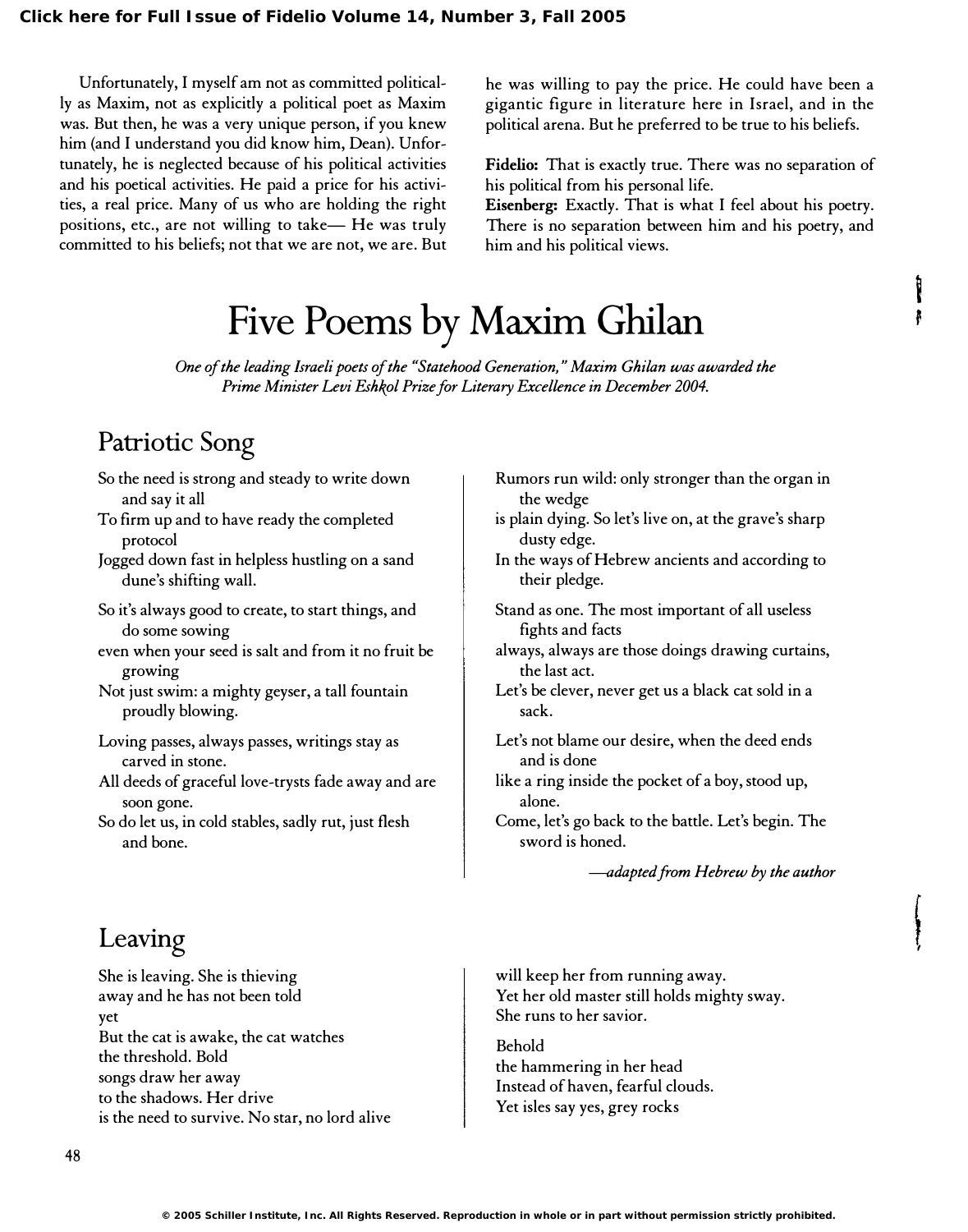stand out from troubled seas of pain. Look at her nipple sticking out Under thin cloth. It is plain to see she's on her way at the very last moment, on the very last day.

She leaves behind a life and packs slowly a cheap canvas bag. Her hand

### Short Leave

r i

> An urban girl-soldier strides along the boulevard On her shoulder a huge rucksack full of dirty

clothing Smiling to herself, she shifts the straps Cute idiot She whispers to herself Was it a love-memento? He came, full of pride, brought her a gift: The ear Of a man caught in battle.

A young girl-soldier strides happily A huge bag full of dirty linen on her back On her way to her mom's home To the washing machine Along Nordau boulevard on a Friday's eve Far from him.

-adapted from Hebrew by the author, 10/15/04

# Marching Through Virginia

#### for Jeff and Michele

In the Old Courthouse, in Virginia, Guests sit before white-tablecloths Ladies in many-ribboned lacy dresses Somewhat balding gentlemen, impeccably suited Men with aggressive beer-bellies And sexy women with too much make-up. The giants also dine here Six feet two, slicked-down blond hair Slim from obsessive running, each morning On the Potomac bridge French-style food served on huge plates With no particular taste, emphasis On quantity, not quality, to justify

mindlessly strokes the small beast's fur. She courts her future. Yet her thoughts are for him, who owned her in days past, She runs away and leaves. At last. Yes, but the cat blue-eyed and sad stares at the Mistress as she steps over her doorstep walking fast.

--adapted from Hebrew by the author

## Two Small Tigers

Two small tigers, sleek with living joy Walk along King George street Sharpen their claws on an African ficus tree Transplanted to a Tel Aviv alley.

Traditional black stripes Twin green glances One daring, one less forward Softly cruel, gliding on-Not quite yet women, soft and fresh Tiptoeing high-heeled into our hearts Along a street in Tel Aviv.

--adapted from Hebrew by the author

Absurd high prices. Californian wines Too-mild mustard. Small talk: The right to bear concealed weapons And the duty to shoot down Whoever steals into your home. (Six rooms, garden, your dog and Mitsubishi but not a single magnolia blossom.) I have my own hand-gun She exults, her satisfaction wholesome. Me too. Me too. Me too. Her manicured hands hold Fork and knife, dangerously steady.